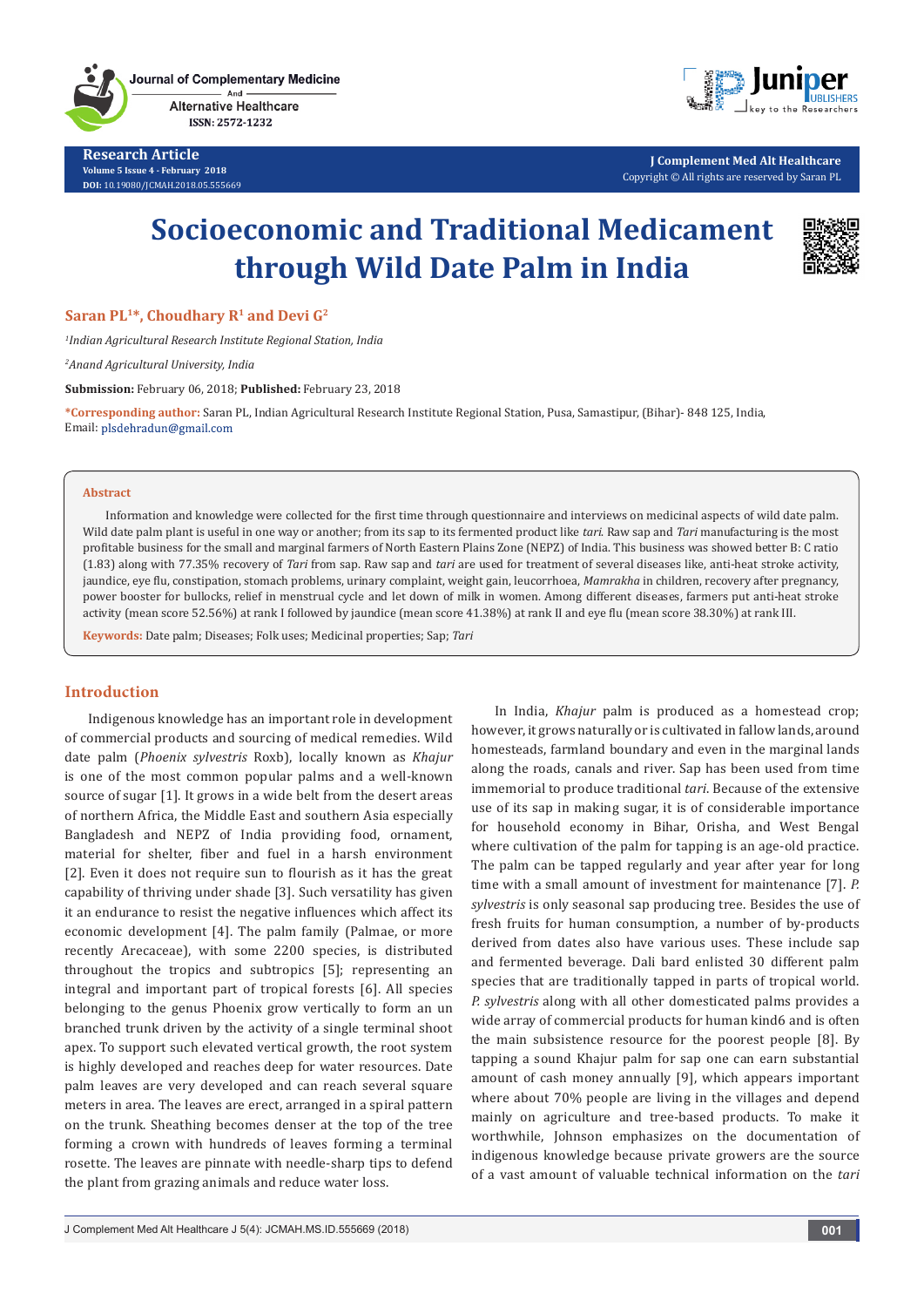making process and medicinal uses of palms sap [6]. The present study was undertaken to explore the indigenous medicament and economic sustainability in a palm abundant region for marginal farmers.

## **Methodology**

The present investigation was carried out during 2013-2015 at Indian Agricultural Research Institute Regional Station, Pusa, Samastipur (Bihar). Usually more than 5 years old palms are selected for tapping when woody stem attains a height of at least 2 feet. The instruments used for pruning and tapping observed in the study area were *hasuli* (a sharp iron made cutting device with larger and thinner blade), a chisel, bamboo made basket used for carrying the instruments, rope, leather strip (*paski*), bamboo made carrier, earthen jars (*katia/lavni*) etc. After 6 days of pruning the palm is scratched with the *hasuli* and chisel during which thin scraps from the upper portion of the trunk are removed. On the 7th day, a tapping channel is cut and a bamboo made spout of 4 inches is inserted on the freshly cut trunk, another end of which is poured into the earthen jar placed and fastened just below the spout. The scratching of the trunk is done in every 7*th* day providing the palm a resting period of three to four days. After tapping, the palms were reported to produce sap in the successive 3 days, including the day of tapping. Generally, sap is collected from one side of the palm in one season and the successive season sap must be collected from the upper opposite side of the previous cut. This was evident from the zigzag appearance of the palm stems in the study area.

An alcoholic beverage (locally called *Tari*) was also observed to be made by the farmers. The basic technique of manufacturing *Tari* lies on fermentation. For preparing this wine the farmers were found not to wash the earthen pictures for 2/3 days after removing fresh sap from it which results in the formation of whitish lees at the bottom of the vessels. Mostly last precipitate of big fermentation earthen picture was used as starter for fast fermentation of sap. The 250ml of starter have been used for 45 liters of raw sap. Then the earthen picture is filled with screened

sap and kept open for 24 hours. The cost and returns of sap to *tari* production was calculated by primary data collected from randomly selected ten shopkeepers during the study period and analyzed as per the standard procedures. Three hundred farmers (locally known as *Pashi*) and shopkeepers were interacted during the study round the year. The data were collected by using both interaction and participatory rural appraisal (PRA) techniques. The investigation included individual and group interviews with the respondent. PRA techniques namely, talk and semi-structured interviews were conducted with the selected farmers, *Pashi* and shopkeepers. The mission of identifying the indigenous practices was accomplished with the help of check list of questions put during the interaction and interviews. After locating the indigenous practices, a check list of 13 diseases/ disorders was prepared. The data was also congregated on various aspects such as method of preparation and medicinal use of the *Tari*. The per cent of each rank was thus converted into scores. Then, for each problem, the score of individual farmers/ shopkeepers were added and divided by the total number. The mean score for all the values were arranged in ascending order to obtain the rankings. To measure the degree of medicinal value as experienced by the farmers used for disease management, the respondents were asked to indicate on a major thirteen diseases continuum about the extent to which each disease was perceived as crucial factor.

## **Results and Discussions**

The study shows that palms in the agricultural fields and other forest area produce almost equal amount of sap. Ten to fifteen years old palm produce the highest amount of sap (2.0 litre/palm/day), while the younger and older palms were producing the least amount (1.0-1.25 litre/palm/day) of sap. Tapping of the palms for sap production started from October and continued to March for approximately 180 days in the winter season. The jar is placed at the morning on the palm leaving for the whole day and night and the sap-filled jar is collected very early in the next morning. Fresh sap was collected in one drum and handover to shopkeepers for processing (Figure 1).



**Figure 1:** Harvesting of Tari from Khajur tree in the study area. [A] Initial cut [B] Pashi in tapping operation [C] Collection of sap in jar [D] Collection of Tari by Pashi in early morning and [E] Given to shopkeepers.

**How to cite this article:** Saran P, Choudhary R, Devi G. Socioeconomic and Traditional Medicament through Wild Date Palm in India. J Complement Med Alt Healthcare. 2018; 5(4): 555669. DOI: [10.19080/JCMAH.2018.05.555669.](http://dx.doi.org/10.19080/JCMAH.2018.05.555669) **<sup>002</sup>**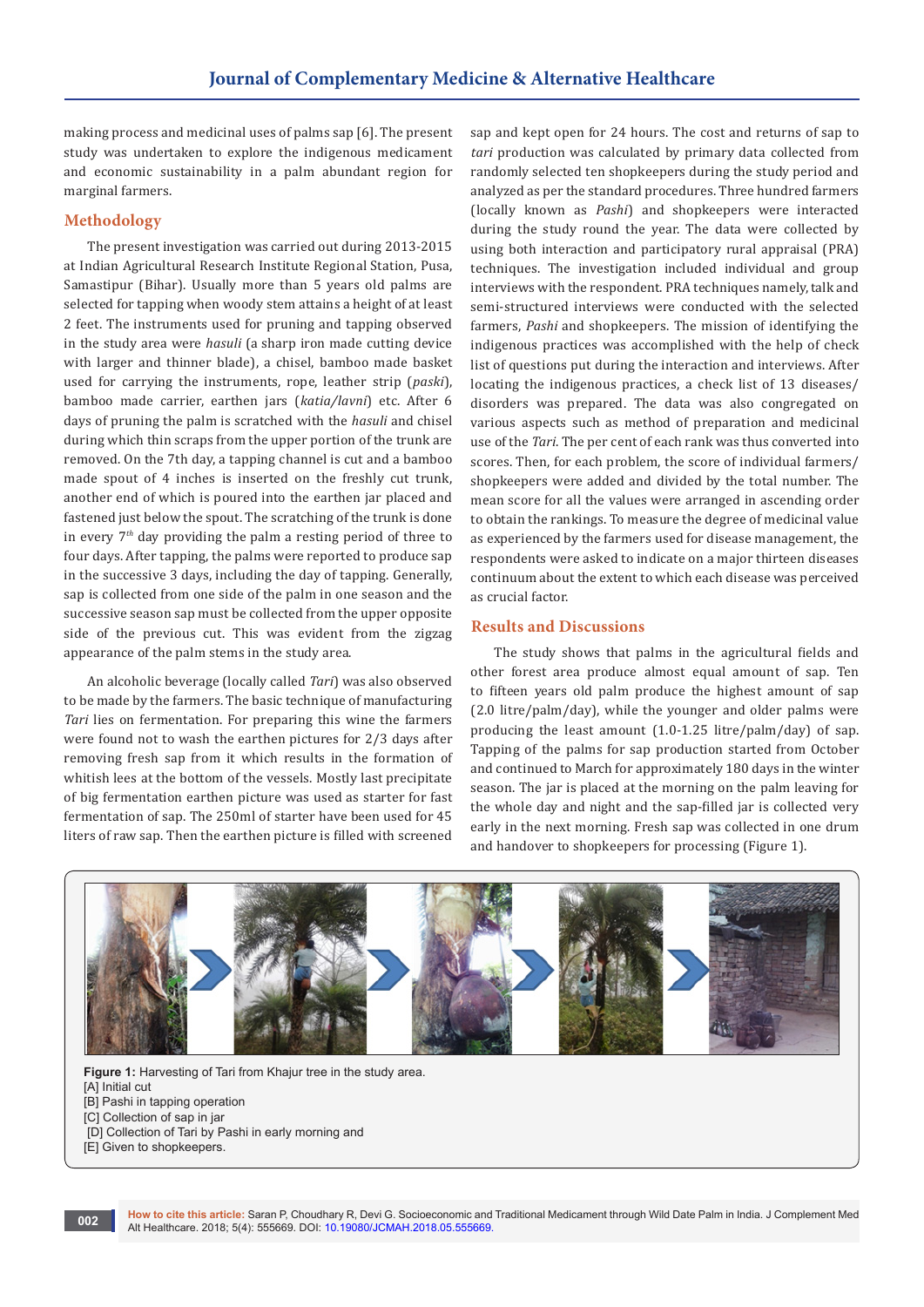## **Journal of Complementary Medicine & Alternative Healthcare**

A three-layer formation is then found inside the earthen picture. The topmost layer is of foam which is carefully cast away, the mid-layer possesses clear liquid which is the *Tari*, and third one is the white layer of lees. The *Tari* from the second layer is then filtered out which is ready for drink and sale (Figure 2). Approximately 77.35% *Tari* was recovered from

crude sap, which can be stored for at best one to two days. The shopkeepers/*pashi* claimed that manufacturing of *Tari* is the most profitable business. The average total cost ( 16575.30), total return ( 30528.00), net return ( 13952.70) and B: C ratio (1.83) was observed during the study (Table 1).



**Figure 2 :** Processing of Tari by local shopkeepers

| Table 1: Economics of tari sellers in pusa block of bihar. |  |  |  |
|------------------------------------------------------------|--|--|--|
|------------------------------------------------------------|--|--|--|

| Name of               | <b>Raw Sap</b> | <b>Tari</b>   | <b>Total Cost</b> | <b>Total Return</b> | <b>Net Return</b> | <b>B:C Ratio</b> |
|-----------------------|----------------|---------------|-------------------|---------------------|-------------------|------------------|
| Shopkeeper            | (Litre/Month)  | (Litre/Month) | (6.30/Litre)      | (15/Litre)          | (Rs.)             | (%)              |
| Shivchander<br>Mahto  | 3930           | 3048          | 24759.00          | 45720.00            | 20961.00          | 1.85             |
| Amarjeet<br>Chaudhury | 2340           | 1965          | 14742.00          | 29475.00            | 14733.00          | 1.99             |
| Aklu Mahto            | 4860           | 3738          | 30618.00          | 56070.00            | 25452.00          | 1.83             |
| Dinesh Paswan         | 3780           | 2925          | 23814.00          | 43875.00            | 20061.00          | 1.84             |
| Ganesh Mahto          | 1380           | 1059          | 8694.00           | 15885.00            | 7191.00           | 1.83             |
| Ashok Chaudhury       | 1320           | 972           | 8316.00           | 14580.00            | 6264.00           | 1.75             |
| Mahendra<br>Chaudhury | 1200           | 900           | 7560.00           | 13500.00            | 5940.00           | 1.79             |
| Manoj Sahani          | 1350           | 987           | 8505.00           | 14805.00            | 6300.00           | 1.74             |
| Shinandan Mahto       | 4050           | 3120          | 25515.00          | 46800.00            | 21285.00          | 1.83             |
| Sandeep<br>Chaudhury  | 2100           | 1638          | 13230.00          | 24570.00            | 11340.00          | 1.86             |
| Average               | 2631.00        | 2035.20       | 16575.30          | 30528.00            | 13952.70          | 1.83             |

*Khajur* palm for sap can earn substantial amount of cash money annually [9]. Chowdhury et al. [7] also reported that wild date plam was important for socioeconomic up liftment of small and marginal farmers in Bangladesh.

Traditional knowledge regarding medicinal uses of fresh sap (sap) and *Tari* for management of several common diseases were quarried. The diseases managed or controlled by the sap and *tari* were ranked in the order of merit according to the opinion of the respondents as per the Garret Ranking Technique (GRT) and the results have been presented in Table 2. Among the management of several common diseases, respondents ranked anti-heat stroke activity (mean score 52.56%) at rank I followed by jaundice (mean score 41.38%) at rank II and eye flu (mean score 38.30%) at rank III. Other diseases/problems like, constipation (37.00%) ranked IV, stomach problems (36.30%) ranked V, urinary complaint (27.00%) ranked VI, weight gain (26.00%) ranked VII, leucorrhoea (12.15%) ranked VIII, *Mamrakha* in children (9.06%) ranked IX, recovery after pregnancy (8.26%) ranked X, power booster for bullocks (7.66%) ranked XI, relief in menstrual cycle (0.22%) ranked XII and let down of milk in women (0.03%) ranked XIII. Heat stroke, Jaundice, eye flu and stomach problem are the major problems of this region.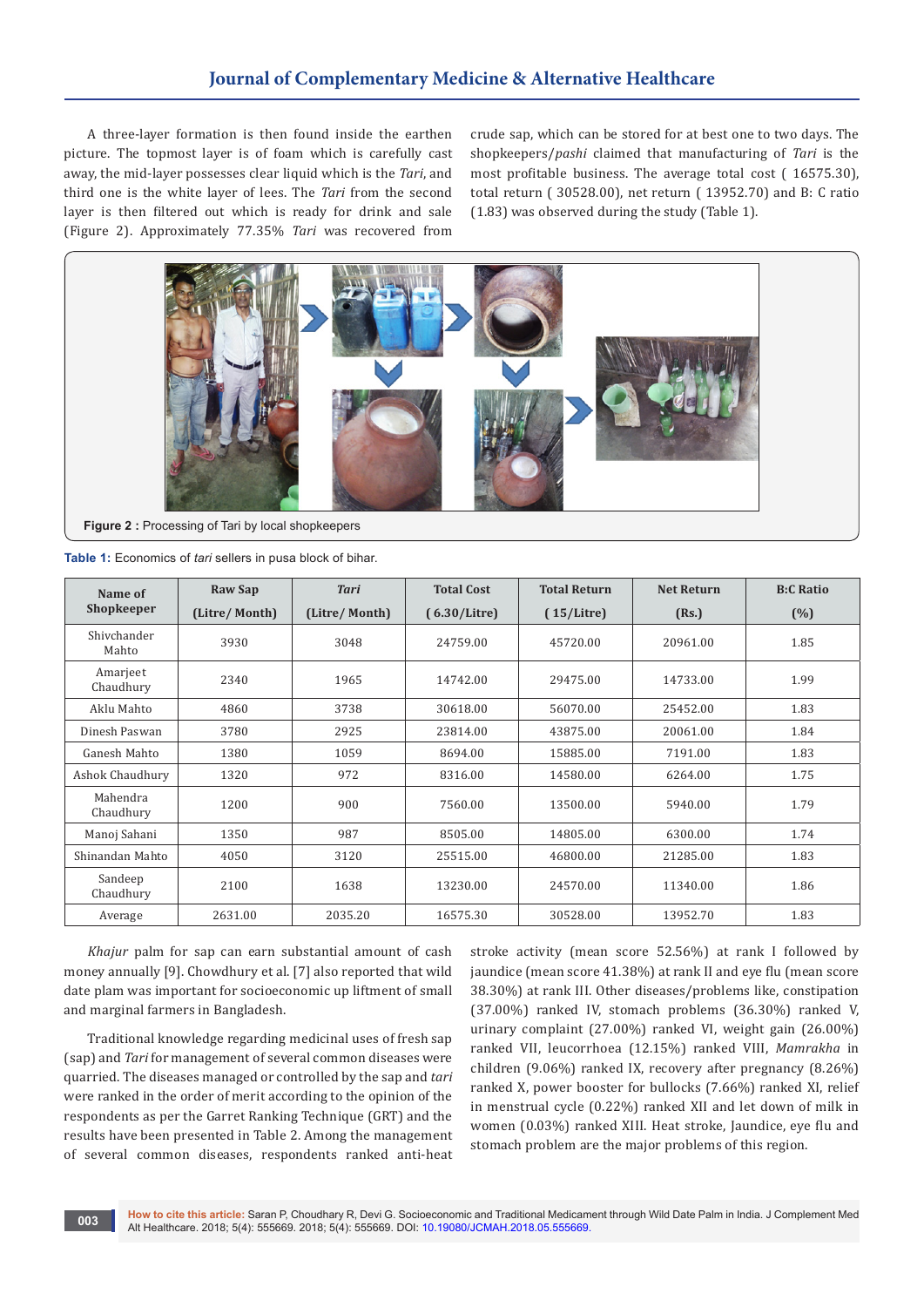| <b>Uses</b>                  | <b>Frequency of Adopter</b><br><b>Farmers</b> |             |  |
|------------------------------|-----------------------------------------------|-------------|--|
|                              | Score $(\%)$                                  | Rank        |  |
| Eye flu                      | 38.30 <sup>b</sup>                            | Ш           |  |
| Anti-heat stroke activity    | 52.56 <sup>a</sup>                            | I           |  |
| Jaundice                     | 41.38 <sup>b</sup>                            | Н           |  |
| Recovery after pregnancy     | 8.26 <sup>e</sup>                             | X           |  |
| Mamrakha                     | 9.06 <sup>e</sup>                             | IX          |  |
| Stomach problems (Digestive) | 36.30 <sup>b</sup>                            | V           |  |
| Urinary complaints           | 27.00 <sup>c</sup>                            | VI          |  |
| Sugar problem                | 00.03 <sup>g</sup>                            | XIII        |  |
| Weight gain                  | 26.00c                                        | <b>VII</b>  |  |
| Leucorrhoea                  | 12.15 <sup>d</sup>                            | <b>VIII</b> |  |
| Constipation                 | 37.00 <sup>b</sup>                            | IV          |  |
| Relief in menstrual cycle    | $00.22$ <sup>g</sup>                          | XII         |  |
| Power booster for bullocks   | 7.66e <sup>f</sup>                            | XI          |  |

**Table 2:** Relative importance of various disease management categories perceived by the respondents.

The fresh sap (500ml/day) of particular date palm tree was consumed by jaundice patients just after harvesting without eating anything in the early morning up to one week is very effective in jaundice. The 1-2 drops of fresh sap were used up to 3 days for overcoming the problem of eye flue (locally known as *lali*) is found effective. Sap was also beneficial to recovery of one local disease known as *Mamrakha* in children. In this disease, infection in head along with eye lids also increases. One dose each in the morning and evening of sap (1-2 tea spoons) for 4-5 days was useful for the treatment of this disease. But regular use of sap is also harmful for the body and cause gastric problem.

Fresh as well as fermented sap (250-300ml/day) was effective against leucorrhoea disease in human. Regular use of fermented sap (*Tari*) up to 10-15 days @500ml/day is effective against heat stroke, recovery in pregnancy, let down and production of milk in women, relief in menstrual cycle, weight gain, constipation, urinary complaints and stomach problems. This may be due to cooling effect of fermented sap and better digestion of food etc. The farmers of Bihar were used tari precipitate (200-250ml/ day) for 4-5 days to recovery of weakness in bulls due to aging along with heavy field work. Sometimes, tari precipitate also given to calves for limited period along with dry fodder for improving palatability. Otherwise it becomes habit in young animals and they never prefer to eat dry fodder without gaad. This malpractice was adopted by farmers due to fetching better price of their animals in market. The sap was reported to be consumed fresh, or after being fermented, or even distilled into alcoholic beverage, or evaporated down to the viscous (*gaad*) and crude sugar (molasses) [7]. The concept of such products was also cited by Anonymous [10]. Consumption of wild date palm fresh sap and its resulting country liquor was also extensively seen at Bidyadharpur and Arakhapada tribal village ecosystems of Eastern Ghats of Orissa, India [11].

In the front of their hut/shops, the shopkeepers put two bottles on raised or painted circle indicating the availability of tari or not. Such type of indications plays important role especially for new consumers and local people. Generally, tari is not used by the consumers without any food supplements because it is injurious for health and may cause liver damage. Always consumers may prefer *tari* along with food supplements like fried black gram, egg curry or chicken etc., as per their choice (Figure 3).



**Figure 3 :** *Tari* in the hut used by the local persons with food supplements.

## **Conclusion**

We observed that fresh and fermented sap of wild date palm is used for treatment of several diseases. The fresh sap of particular date palm tree was used for jaundice, eye flue, *Mamrakha* in children, while fermented sap was effective against leucorrhoea disease in human, heat stroke, recovery in pregnancy, let down and production of milk in women, relief in

menstrual cycle, weight gain, constipation, urinary complaints, stomach problems and recovery of weakness in bulls. It is the one of the profitable business for the small and marginal poor farmers of NEPZ, India with 1.83 B:C ratio.

### **Conflict of interest statement**

We declare that we have no conflict of interest.